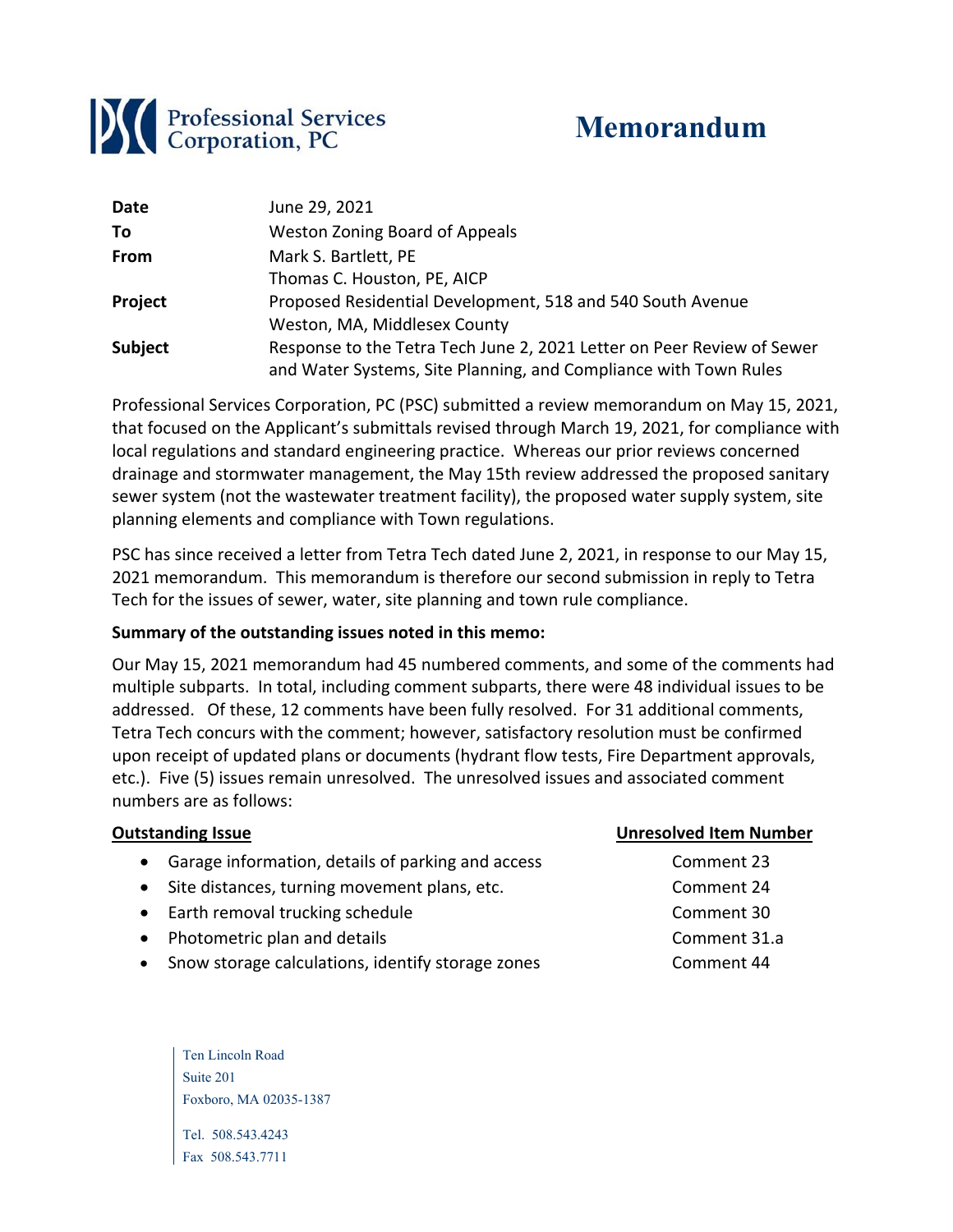

# **Start of Original Review Memo and Responses**

Our evaluation of Tetra Tech responses to comments utilizes the same comment numbers from our May 15, 2021 memorandum. The original PSC comments are provided in standard font, the Applicant's responses are in italic font, and PSC's evaluations of responses are in bold font.

#### COMMENTS ON PROPOSED SEWER SYSTEM, WATER SYSTEM AND SITE PLANNING ELEMENTS

#### Sanitary Sewer System

There are no specific requirements stated within the Town of Weston References A, B and C (see footnote)<sup>1</sup> regarding sanitary sewer systems. However, the Massachusetts Department of Environmental Protection (MADEP) has rules and regulations regarding sewers that are stated in 310 CMR 15 (Title 5). MADEP also publishes *Guidelines for the Design, Construction, Operation, and Maintenance of Small Wastewater Treatment Facilities with Land Disposal,*  which would be relevant for this Project. In addition, sewer designs should generally comply with guidance provided by the New England Interstate Water Pollution Control Commission's Guides for the Design of Wastewater Treatment Works commonly known as TR‐16 (short for Technical Report #16).

The Applicant's proposed sewer system design presented on Utility Plan Sheets C‐8 and C‐9 and Detail Sheet C‐12 is incomplete. More information is required for PSC to provide any meaningful review of the proposed sewer and force main (pumped flow) systems.

- 1. The Applicant needs to submit revised Utility Plans and Detail Sheets that identify specific sewer system components, including the following:
	- a. Identifiers for gravity sewer lines including pipe material specifications, pipe diameter, pipe slope, and invert elevations at sewer manholes;

<sup>&</sup>lt;sup>1</sup> Weston Rules and Regulations References per PSC May 15, 2021 memorandum:

A. Zoning Bylaws, Section XI. Site Plan Approval, subsection F. Standards & Criteria

B. Rules and Regulations for Site Plan Approval, Nov. 19, 1991, authorized per Section XI of Zoning By-Law: Section 4 – Content of Submission, and Section 5.01 – Site Walk and Public Hearing (RRSPA)

C. Planning Board Land Subdivision Rules and Regulations, Weston, Massachusetts (PBRR), Article I. General Requirements, and Article IV. Design Standards, as applicable.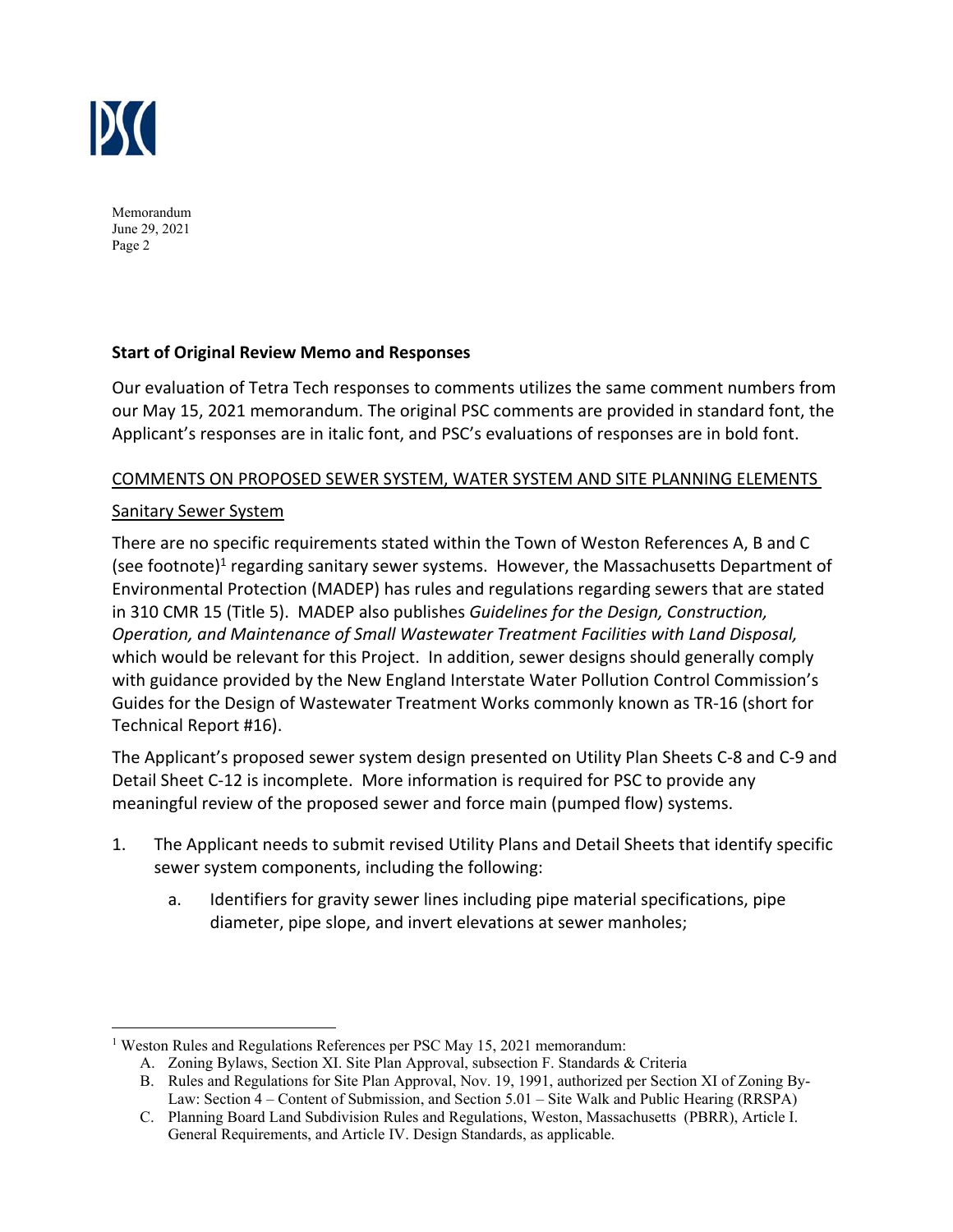

> *Tetra Tech Response: Gravity sewer mains will be 8‐inch SDR35 PVC. Minimum pipe slopes will be 0.4%. Inverts will be determined in conjunction with the plumbing plans and the WWTP design.*

**PSC Comment: This response is satisfactory. However, we advise the Board to request a copy of the final sewer design plan and profile drawings when they are submitted to MassDEP in conjunction with the WWTP design. We recommend that any favorable Decision by the Board include provisions for funding review of these plans by an outside consultant if deemed necessary by the Building Inspector.** 

b. Information on the proposed sewer force mains, including depth, pipe material specifications, pipe diameter, and invert elevations at pump chambers and at intended discharge points, including any sewer force main air release valves if appropriate.

*Tetra Tech Response: Force mains for untreated wastewater will be 4‐inch SDR21 with a bury depth of 5‐feet. Force mains for treated effluent will be determined as part of the WWTP design. Inverts for the pump stations and whether air release valves are needed will be determined in conjunction with the plumbing and WWTP design.* 

**PSC Comment: This response is satisfactory. However, we advise the Board to request a copy of the final sewer and force main design plan and profile drawings when submitted to MassDEP in conjunction with the WWTP design and provide for review per Comment 1a.** 

c. Pump chamber identifiers for the two chambers noted on the plans, and detailed information on proposed construction of pump chambers, pump system designs and pump specifications.

*Tetra Tech Response: Pump chambers will be designed in conjunction with the plumbing and WWTP design.* 

**PSC Comment: This response is satisfactory. However, we advise the Board to request a copy of the final pump chamber design plans when they are submitted to MassDEP in conjunction with the WWTP design and provide for review per Comment 1a.**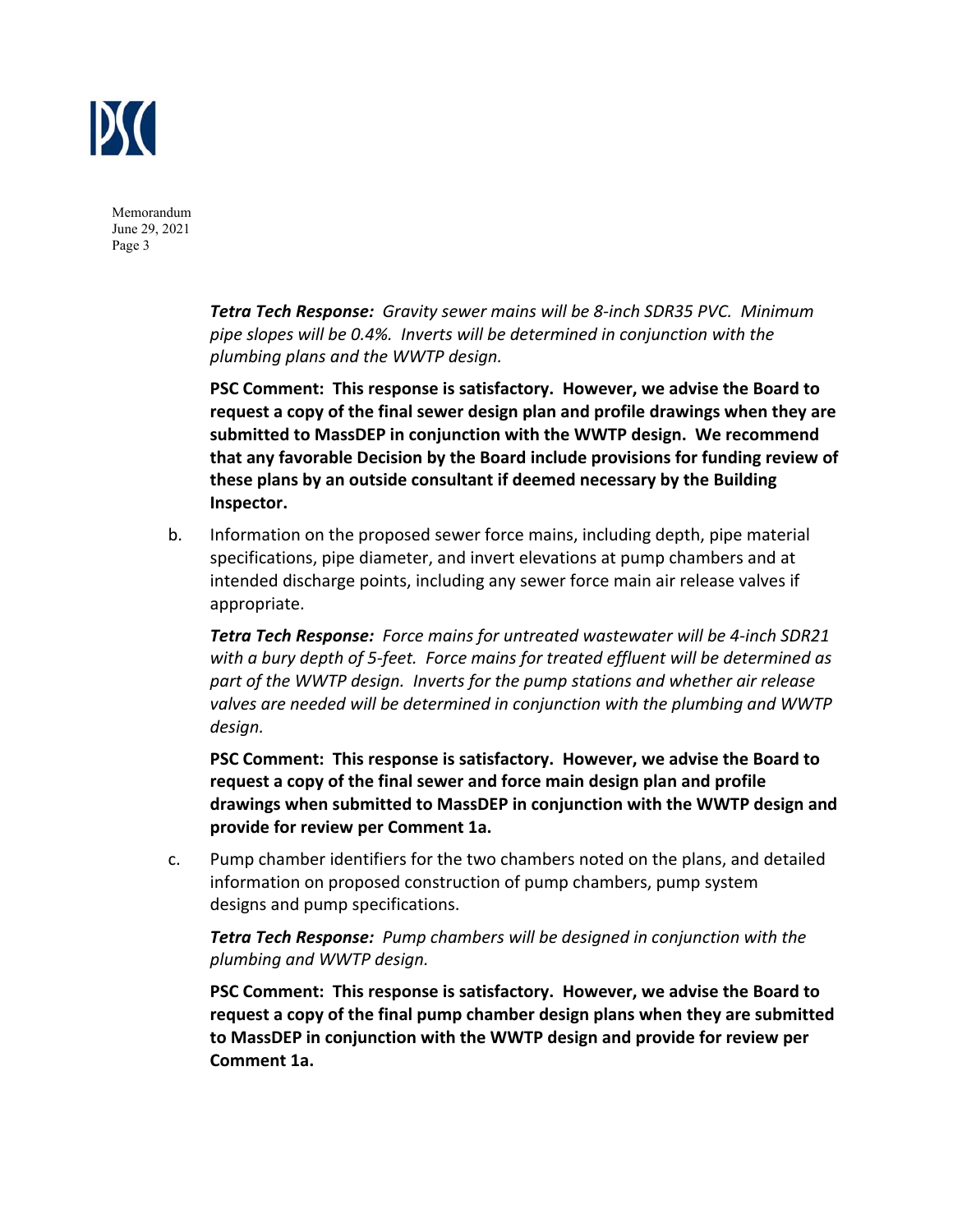

2. The Applicant should submit sewage flow calculations for the proposed occupancy of each building, and the minimum gravity sewer capacity to be provided on the Site.

*Tetra Tech Response: Wastewater flow calculations are as follows: One bedroom units – 104 units = 104 bedrooms x 110 gpd/bedroom = 11,440 gpd Two bedroom units – 74 units = 148 bedrooms x 110 gpd/bedroom = 16,280 gpd Three bedroom units – 22 units = 66 bedrooms x 110 gpd/bedroom = 7,260 gpd Parking Garage – 343 stalls = 343 spaces x 0.1 gpd/space = 34 gpd Total Wastewater Flow = 35,014 gpd* 

*As indicated above, the expect wastewater flow is approximately 3,000 gallons per day less than what has been considered in the Hydrogeologic Report.* 

*Regarding minimum gravity sewer capacity, gravity sewer mains shall be 8‐inch SDR35 PVC with a minimum slope of 0.4%. Assuming a Manning's "n" of 0.013, the gravity sewer will have a capacity of approximately 245,000 gallons per day under half pipe full conditions and approximately 530,000 gallons per day under full pipe flow conditions.* 

# **PSC Comment: This response is satisfactory.**

# Water Supply System

The Applicant's proposed water system is presented on Utility Plan Sheets C‐8 and C‐9 and Detail Sheet C‐14. A cement lined ductile iron (CLDI) water main of unknow size is proposed to connect to the Town's 10‐inch water main in South Avenue opposite the main driveway entrance. The proposed water line enters along the driveway to provide split domestic water and fire protection service connections on the east side of the wastewater treatment plant building and there is a proposed fire hydrant on the entrance drive that is across from the treatment plant. The water line continues south to a three valve tee connection in front of the north side the residential building where water lines head both east and west. The west branch of the line extends along the west side of the residential building leading to two proposed fire hydrants: One on the left side of the parking garage entrance, and another at the south end of the residential building in the southwest corner of the site. The east branch water line provides split domestic water and fire protection service connections to the north side of the residential building, and a proposed fire hydrant in front of the residential building. The east branch line extends past the northeast corner of the building to another proposed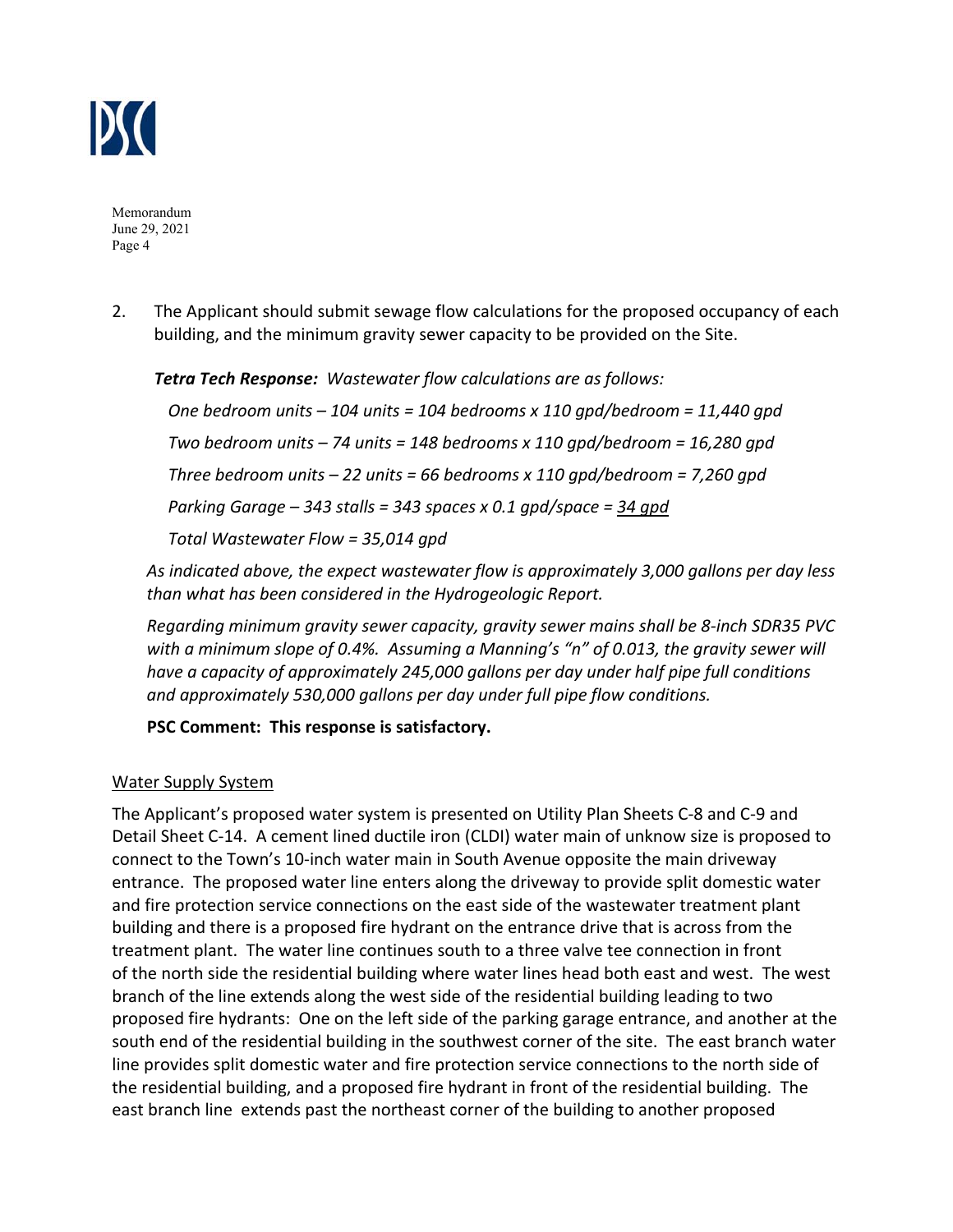

hydrant, and then turns northeast, extending back to South Avenue along the proposed emergency access drive. There is a hydrant proposed at the emergency drive/South Avenue intersection, and a second connection to the 10-inch Town water main in South Avenue, thus providing a looped water line service to the Site. The Applicant needs to provide the following:

3. Each proposed water line connection to the Town's 10‐inch water main in South Avenue should have three valves.

*Tetra Tech Response: The Utility Plan will be revised to show three gate valves at each connection.* 

**PSC Comment: This response is satisfactory subject to receipt by the Board of revised plans.**

4. Indicate water main size(s) serving the Site.

*Tetra Tech Response: Water mains shall be 8‐inch CLDI Class 52.* 

**PSC Comment: This response is satisfactory subject to receipt by the Board of revised plans.**

5. Indicate proposed sizes of domestic service and fire protection lines at each building.

*Tetra Tech Response: Domestic and fire protection lines will be sized by the Plumbing Engineer.* 

**PSC Comment: This response is satisfactory subject to receipt by the Board of revised plans.**

6. The South Avenue 10‐inch water main material, age, and adequacy should be discussed with the Weston DPW, Water Department and Fire Department, and the Applicant should obtain their approval in writing to the ZBA for connecting new service to the Site.

*Tetra Tech Response: The Applicant will coordinate with the Weston Water Department.*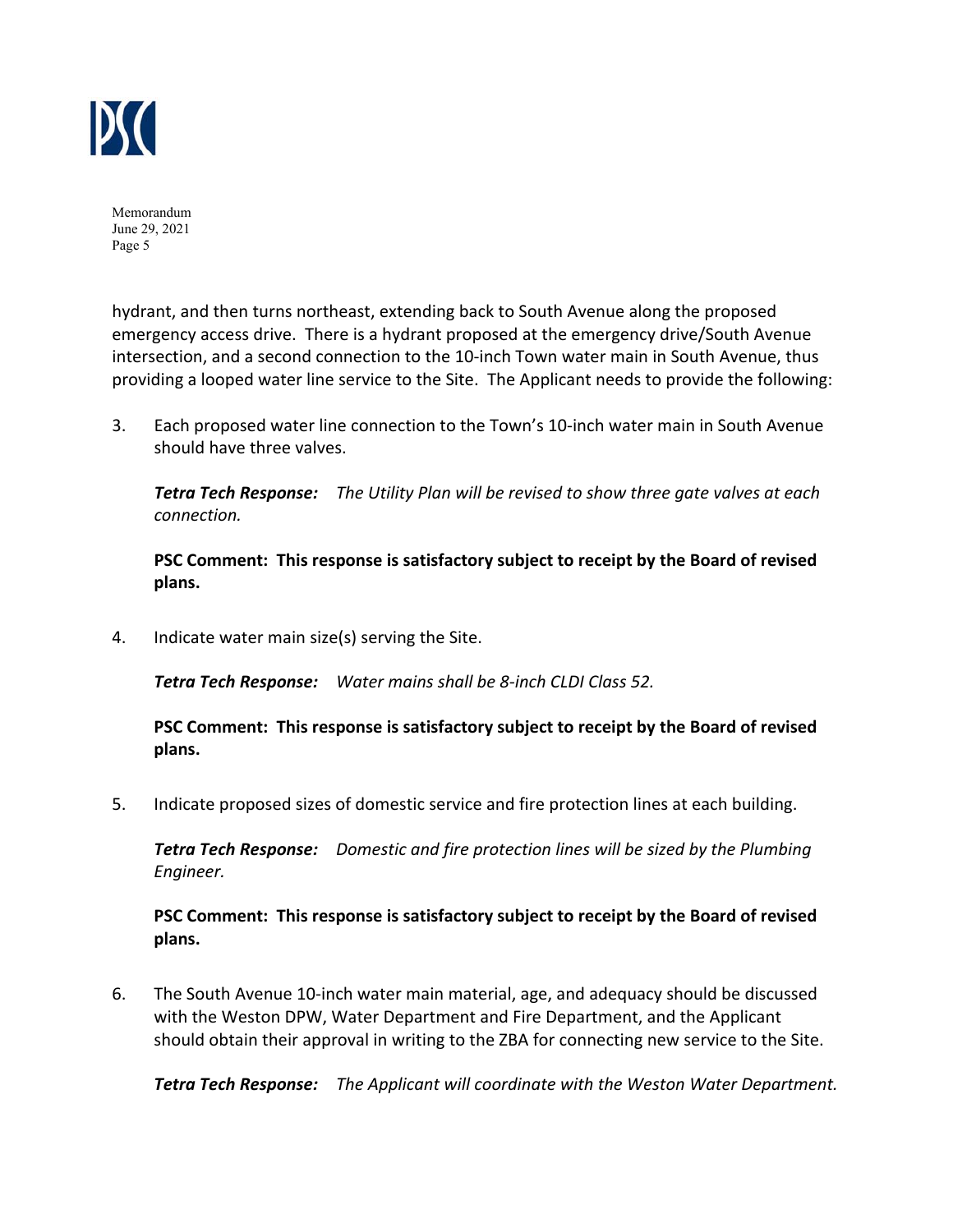

# **PSC Comment: This response is satisfactory subject to receipt by the Board the requested Departmental approvals.**

7. A static pressure and fire flow test should be conducted at the South Avenue water main in front of the Site to check for compliance with *PBRR §4.22 Water Supply*, and to ensure adequate domestic and fire protection flows. Test results should be reported to the Town's DPW, Planning Board, Fire Department and ZBA.

*Tetra Tech Response: Hydrant flow testing is typically conducted within six months of applying for Building Permit. If adequate pressure is not available, booster pumps will be provided.* 

**PSC Comment: This response is satisfactory subject to receipt by the Board of the requested flow and pressure tests and Fire Departmental approval of such tests.**

8. The proposed design and details, and adequacy of the fire protection services to the two buildings should be discussed with the Weston Fire Department, and a summary memorandum concerning Fire Department approval should be provided to the ZBA.

*Tetra Tech Response: Fire protection services are typically reviewed during the Building Permit process.* 

**PSC Comment: This response is satisfactory subject to receipt by the Board of the requested Fire Department approvals.**

# Private Utilities

An underground electric line is shown on Utility Plan Sheets C‐8 and C‐9. It is proposed to start at the northwest side of the entrance drive, from a connection at utility pole #118 on South Avenue. The underground electric service continues to the Site under the west side of the access driveway. An electric service branches off to a transformer on the west side of the proposed wastewater treatment building; and the main service continues up to a proposed primary switch and two (2) transformers at the southeast corner of the proposed garage. A standby generator is shown for the wastewater treatment plant building, but not at the residential building. The Applicant needs to provide the following:

9. Provide a detail of the proposed conduit to be used to carry underground electric services.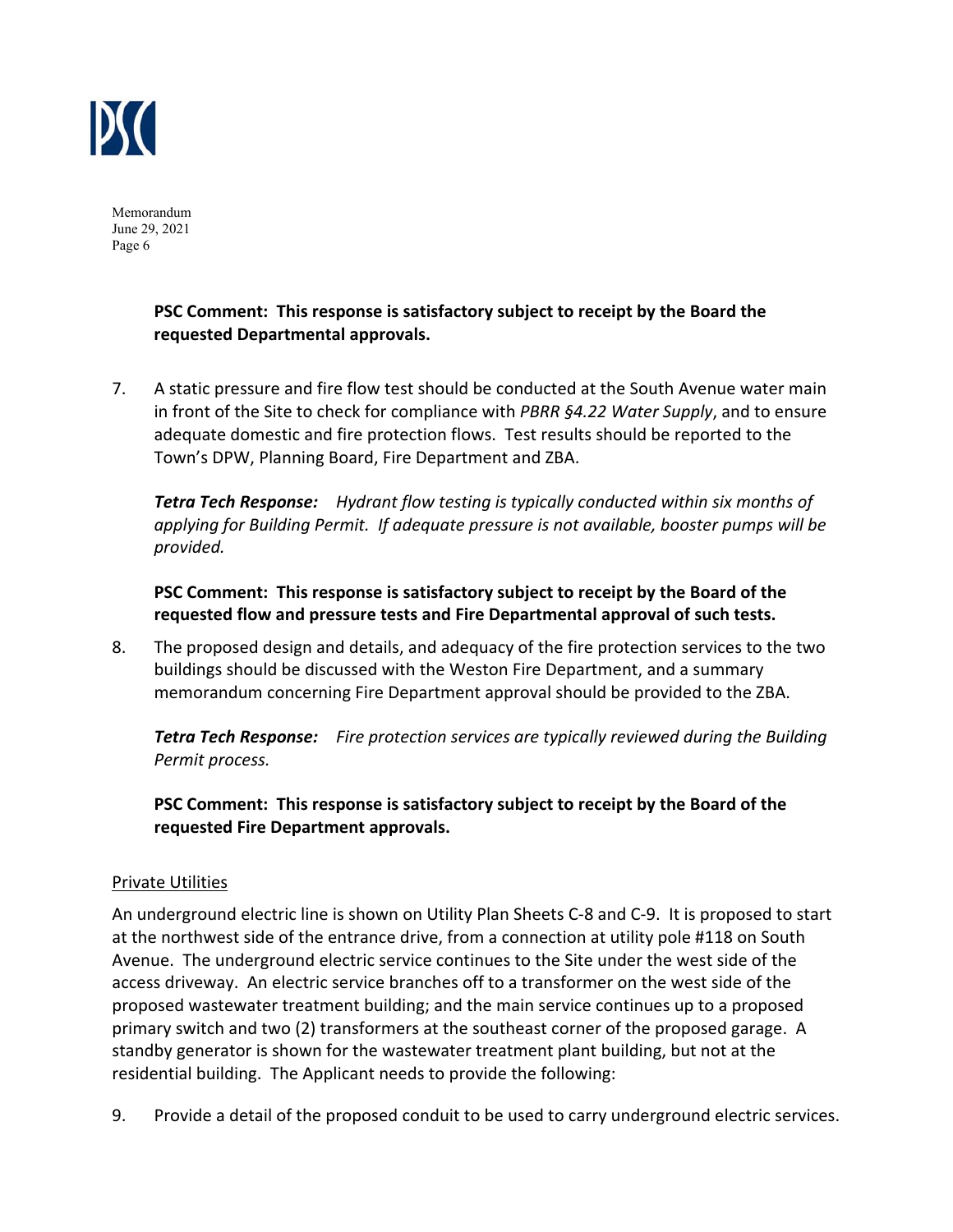

> *Tetra Tech Response: Details of the underground electric conduit requires a design from Eversource. Eversource will not open a work order and begin the service design process until local permitting process is complete.*

# **PSC Comment: This response is satisfactory.**

10. The Landscaping Plan should call for plantings of fencing (visual screenings) of the primary switch and all transformer and generator locations.

*Tetra Tech Response: Once the electrical service design has been completed, the Landscape Plan will be updated to provide screening in accordance with Eversource's requirement.* 

**PSC Comment: This response is satisfactory subject to receipt by the Board of revised plans that incorporate landscape screening of transformers meeting Eversource requirements.** 

11. The transformers should be protected by bollards against vehicle impact. Provide a detail that will be required by the utility company.

*Tetra Tech Response: Eversource will provide bollard requirements as part of their design.* 

**PSC Comment: This response is satisfactory subject to receipt by the Board of revised plans that incorporate bollard protection of transformers meeting Eversource requirements.** 

12. Indicate if the residential building will be served by a standby generator separate from the generator at the wastewater treatment plant.

*Tetra Tech Response: The residential building will not be served by a standby generator.* 

**PSC Comment: This response is satisfactory subject to ZBA acceptance of the proposal. Also, verify whether standby power is required for elevators.**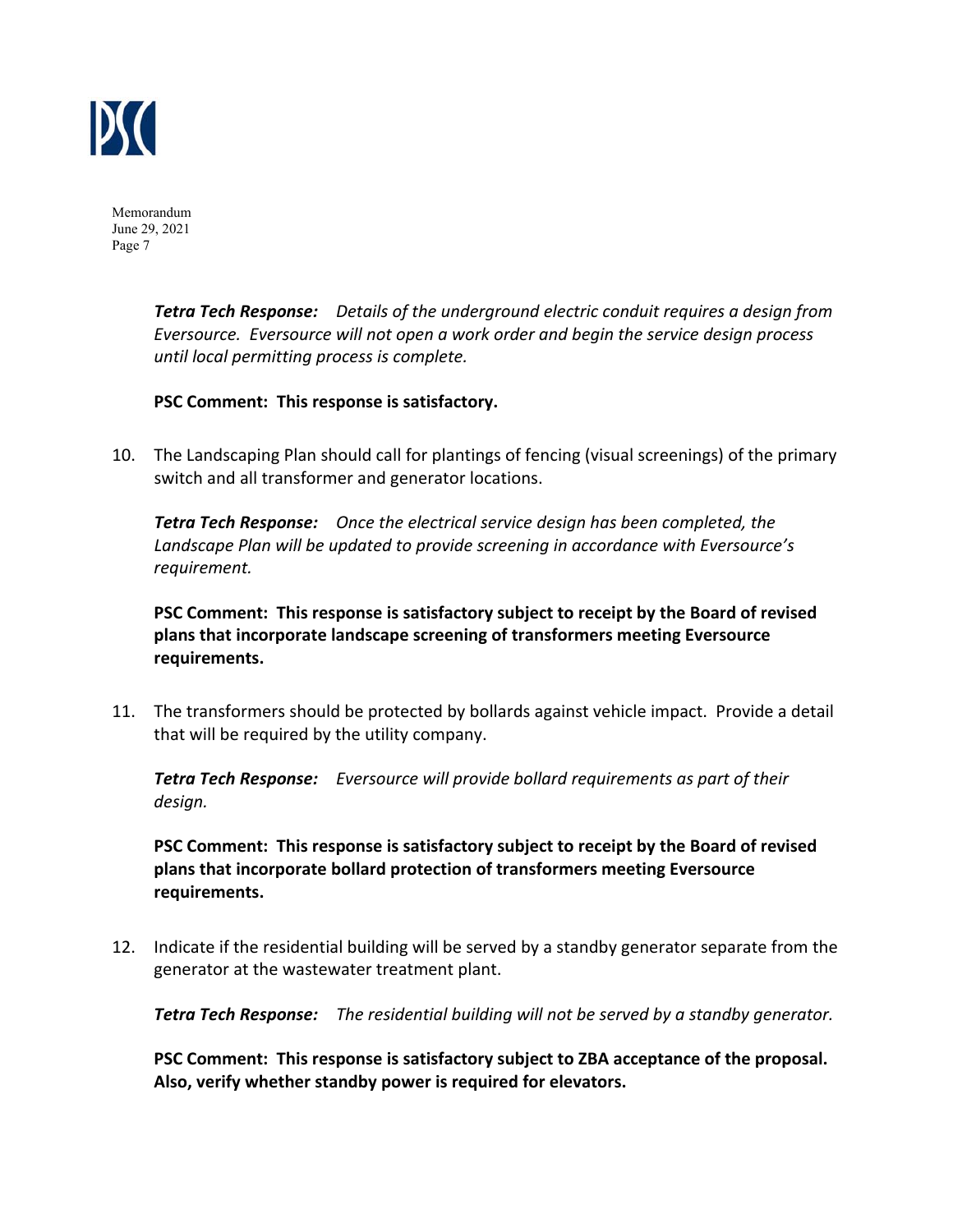

13. Indicate if the generator(s) be fueled by diesel fuel or by natural gas. If by diesel fuel, what are the planned containment and spill prevention features.

*Tetra Tech Response: The generator(s) for the WWTP and pump stations are intended to be natural gas.* 

# **PSC Comment: This response is satisfactory.**

14. Indicate if the standby generator(s) will have sound attenuation features, and if so, what is the anticipated sound level during operation. Also, how frequently will the standby generator(s) be exercised as part of ongoing standby power maintenance. Also see Comment 31.b below.

*Tetra Tech Response: The standby generator(s) will be designed to operate in compliance with local and state noise ordinances. The standby generator(s) will be exercised in accordance with the manufacturer's recommendation.*

# **PSC Comment: This response is satisfactory.**

A gas service line (unknown size and material) is shown on Utility Plan Sheets C‐8 and C‐9. It is proposed to connect to an existing 12‐inch gas main (material not noted) within South Avenue. The new gas service line enters along the access drive, provides a service line (tee connection) to the wastewater treatment building, and continues to the north side of the residential building where there will be a tee connection to another gas line (unknow size and material) that will loop around the residential and garage buildings. The Applicant needs to provide the following:

15. The size and adequacy (safety) of the existing gas main in South Avenue, the proposed gas service to the Site, and all building meter connection(s), should be confirmed with the gas utility; and meter locations need to be shown on the plans for both the treatment plant building and the residential building.

*Tetra Tech Response: Details of the natural gas service requires a design from National Grid. National Grid will not open a work order and begin the service design process until local permitting process is complete.*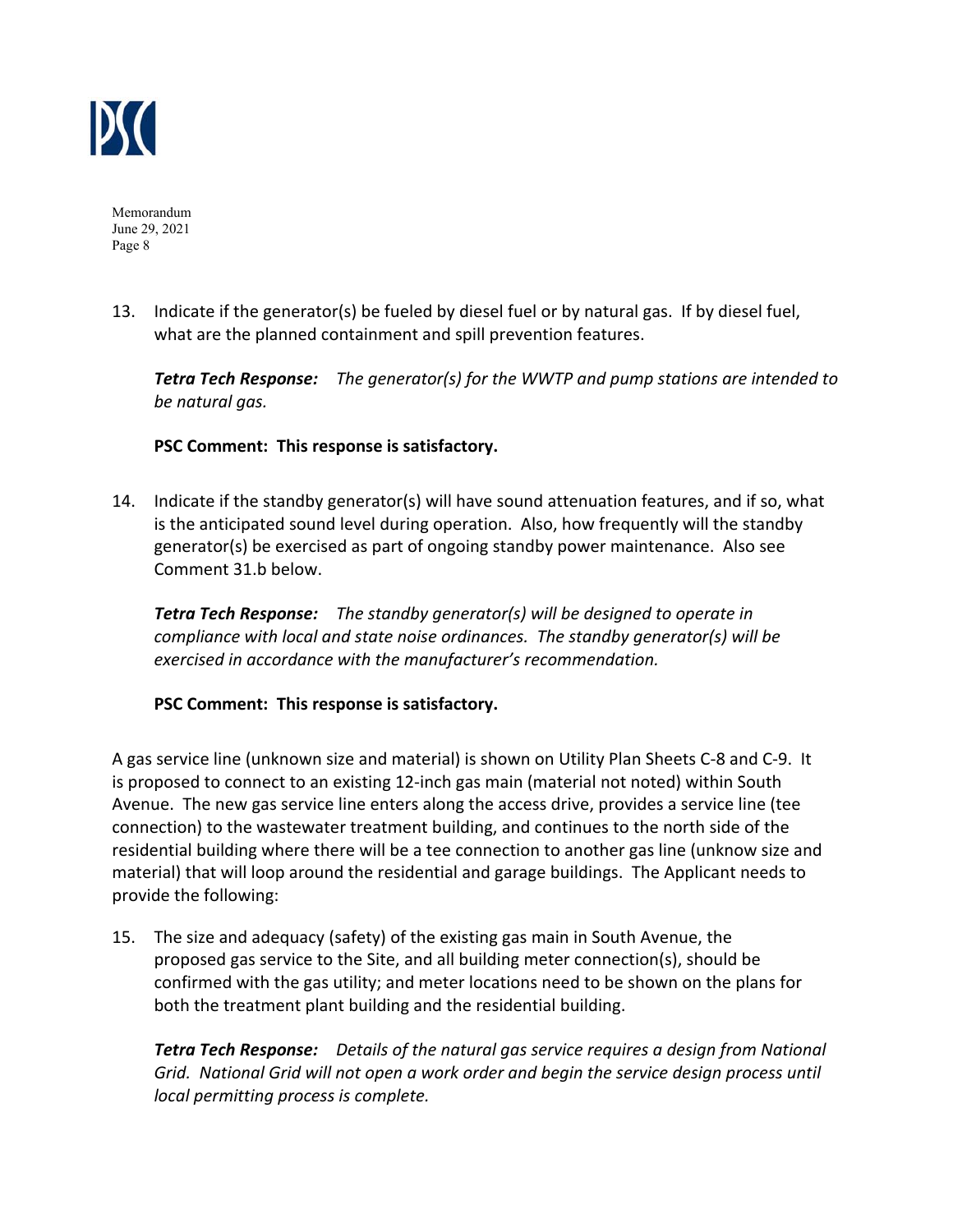

# **PSC Comment: This response is satisfactory.**

16. The Landscape Plan should depict appropriate screening for the gas meters.

*Tetra Tech Response: Once National Grid completes their design, the Landscape Plan will be updated to screen meter locations in accordance with National Grid's requirements.* 

**PSC Comment: This response is satisfactory subject to receipt by the Board of revised plans that incorporate landscape screening of gas meters meeting National Grid requirements.** 

An underground telephone/cable line is noted on Utility Plan Sheets C‐8 and C‐9: It starts at utility pole #118 (northwest side of the entrance drive) on South Avenue. These service lines continue to the Site under the access driveway, pass in front of the north side of the residential building and then down along the east side of the buildings, where the lines enter the southeast corner of the garage building.

17. The Applicant needs to Provide a detail of the proposed conduit to be used to carry the underground cable/data lines.

*Tetra Tech Response: Private telecommunication providers will provide designs of their systems once the local permitting process has been completed.* 

**PSC Comment: This response is satisfactory subject to receipt by the Board of revised plans that incorporate telecommunication provider approved designs for the Site services.**

#### Site Planning Elements

The Applicant's submittal does not include a summary of conformance with Town of Weston Rules and Regulations for Site Plan Approval (RRSPA) or conformance with applicable requirements of the Weston Planning Board Rules and Regulations (PBRR) which serve as site construction standards. Our review of project submittals indicates general compliance with many of the standards. However, we note the following exceptions and suggestions that require a response: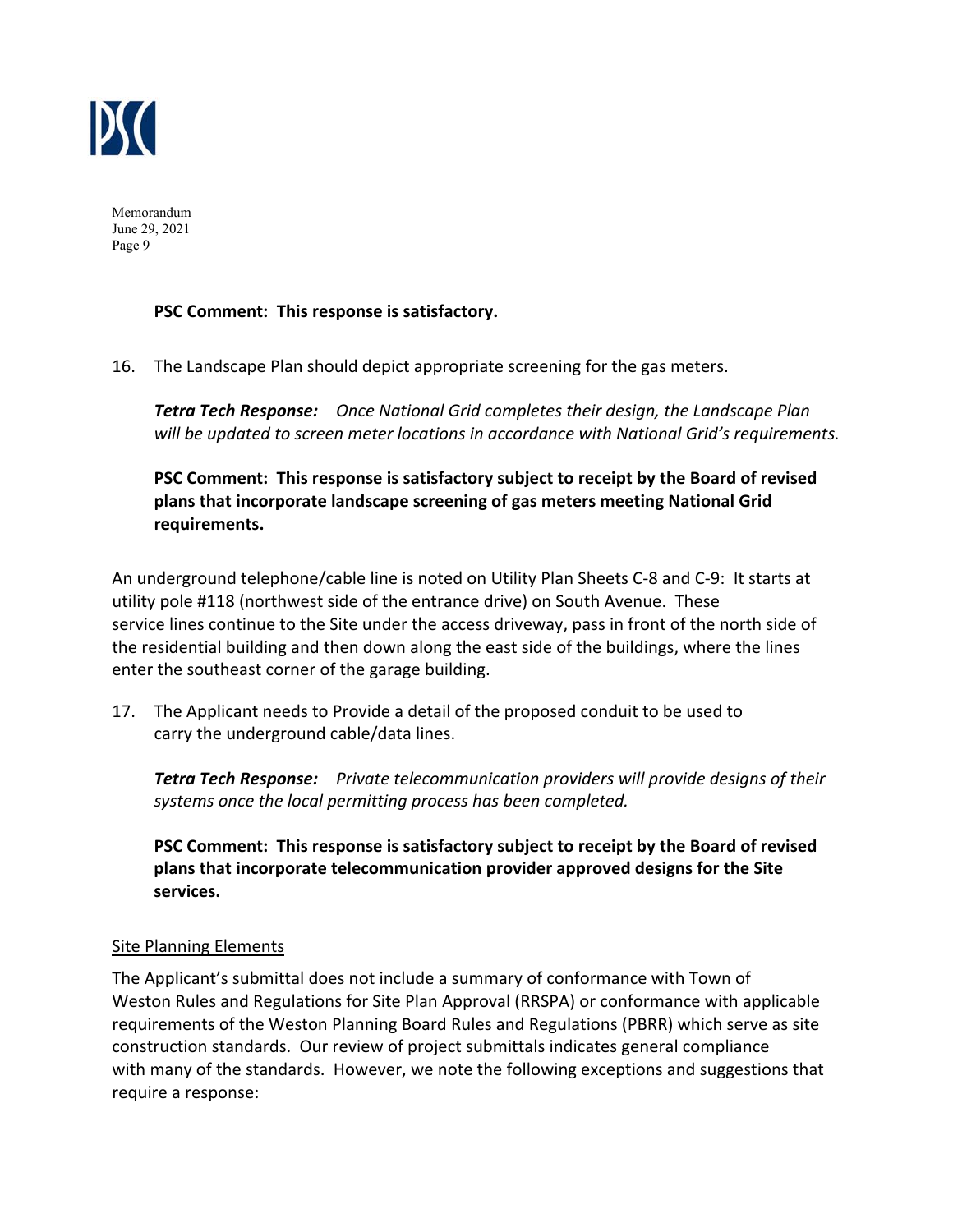

### **RRSPA Section 4 – Content of the Submission**:

18. RRSPA §4.02 List of All Items Submitted: This section requires the Submission to include a separate titled "*List of Items Submitted which shall number and identify each document, plan, drawing or other item that is submitted by the Applicant*". The Applicant needs to submit this list and be sure that "*any item that is added to the Submission during the course of the site plan approval process shall be added to the List*…"

*Tetra Tech Response: The Applicant will provide a list of all materials submitted to the Board of Appeals.* 

### **PSC Comment: This response is satisfactory subject to ZBA receipt of the required list.**

RRSPA §4.07 Site Improvements: This section requires the following: "*A table shall show the dimensional requirements (maximum‐minimum) of the zoning district and pre‐and post‐ development site characteristics including square feet and percentage of land; of open space, undisturbed open space, wetlands, floodplain, developable site area, footprint of structures, and paved areas; front yard; side yard; rear yard; any buffers; building height; floor to lot ratio; amount of impervious cover; number of parking spaces (including handicapped and compact car space) with supporting calculations;*"

19. Although Sheet C‐2 of the Applicant's Site Plans contains a limited zoning table that describes required lot size, frontage, setbacks and building height, the Applicant needs to submit a revised table that provides all the information required by the first paragraph of RRSPA §4.07.

*Tetra Tech Response: The Applicant will provide an updated dimensional table to the Board of Appeals.* 

**PSC Comment: This response is satisfactory subject to receipt by the Board of revised plans that incorporate an updated dimensional table with the information stated in RRSPA §4.07.**

20. RRSPA §4.07 Site Improvements requires that the submitted existing conditions plan show "*the location of any existing septic systems, cesspools, leaching fields and wells on or within 500 feet of the development parcel.*" The Applicant needs to submit a revised Existing Conditions Site Plan that complies with this requirement. In addition, we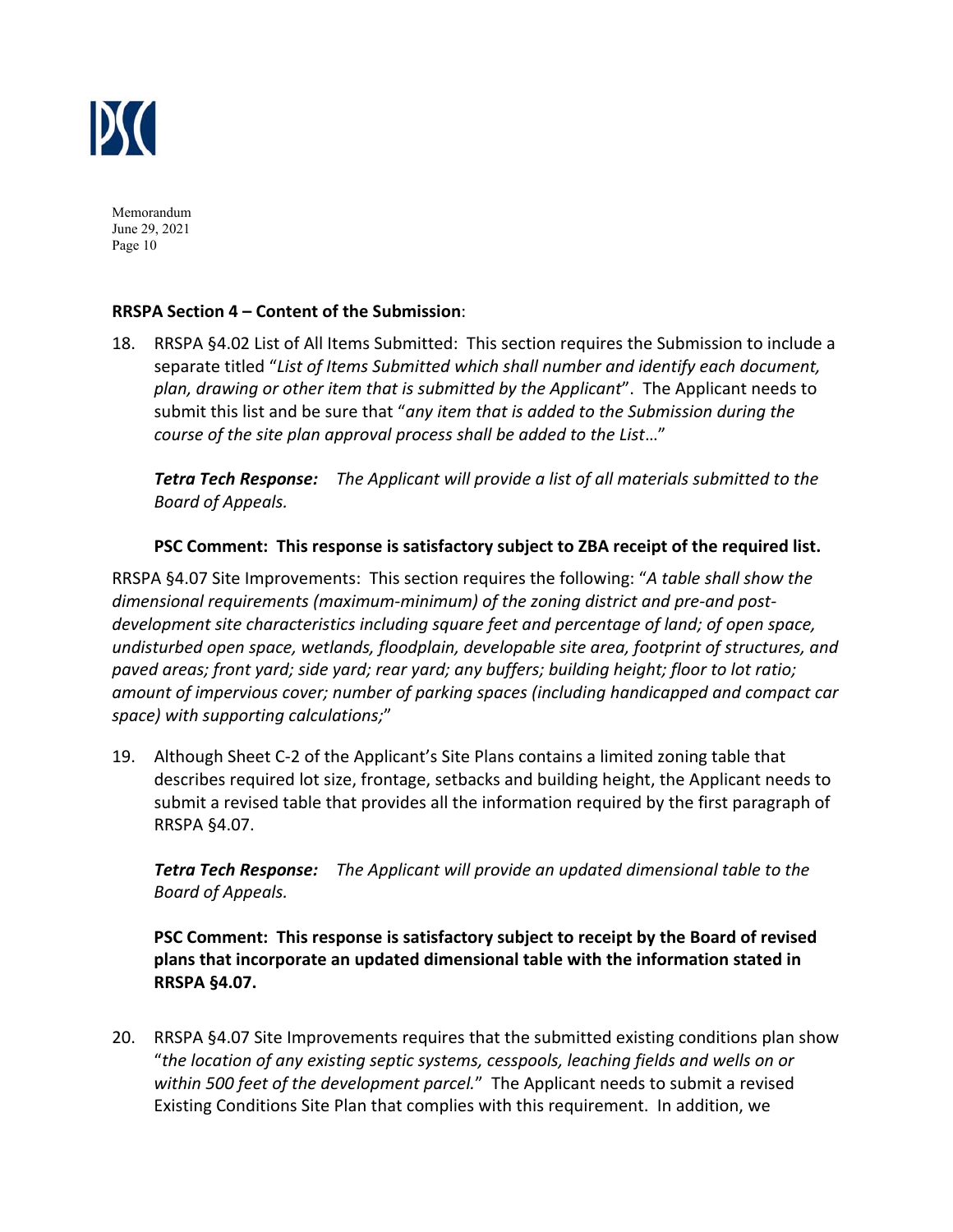

> recommend that this same information also be shown on Site Plan Sheets C‐1 through C‐7 so that setbacks of proposed features from the noted abutting features are clear.

*Tetra Tech Response: The septic systems for the two abutting properties have been added to the site plans. The southern end of the intermittent stream has been field located and added to the site plans.* 

**PSC Comment: This response is satisfactory subject to receipt by the Board of revised plans showing the requested septic system and intermittent stream information.**

21. RRSPA §4.07 Site Improvements requires: "*All required setbacks for buildings and structures, parking and loading facilities shall be shown with dimensions on the plan to demonstrate compliance with zoning requirements.*" The Applicant needs to submit revised Site Plans to comply with this requirement.

*Tetra Tech Response: Building setbacks are indicated on the Site Plan. Please note that the project is seeking a Comprehensive Permit and has requested relief from local setback requirements.* 

**PSC Comment: This response is satisfactory subject to receipt by the Board of revised plans showing the requested setback information.**

22. RRSPA §4.07 Site Improvements requires: "*Parking spaces must be located and identified as either standard size, or handicapped spaces. The location of any signs intended for identification of handicapped spaces must be shown. Pavement markings must be shown*." The Applicant needs to submit more detailed parking plans that show each proposed parking level and the spaces that will be designated as standard size or handicapped spaces on each parking level (including typical dimensions).

*Tetra Tech Response: External parking spaces have been dimensions and location of handicap spaces indicated on the Site Plans. Structured parking spaces will be detailed on the Architectural Plans submitted for Building Permit.* 

**PSC Comment: This response is satisfactory for external parking spaces. However, for the spaces within the multi‐level parking structure, the Applicant should submit to the**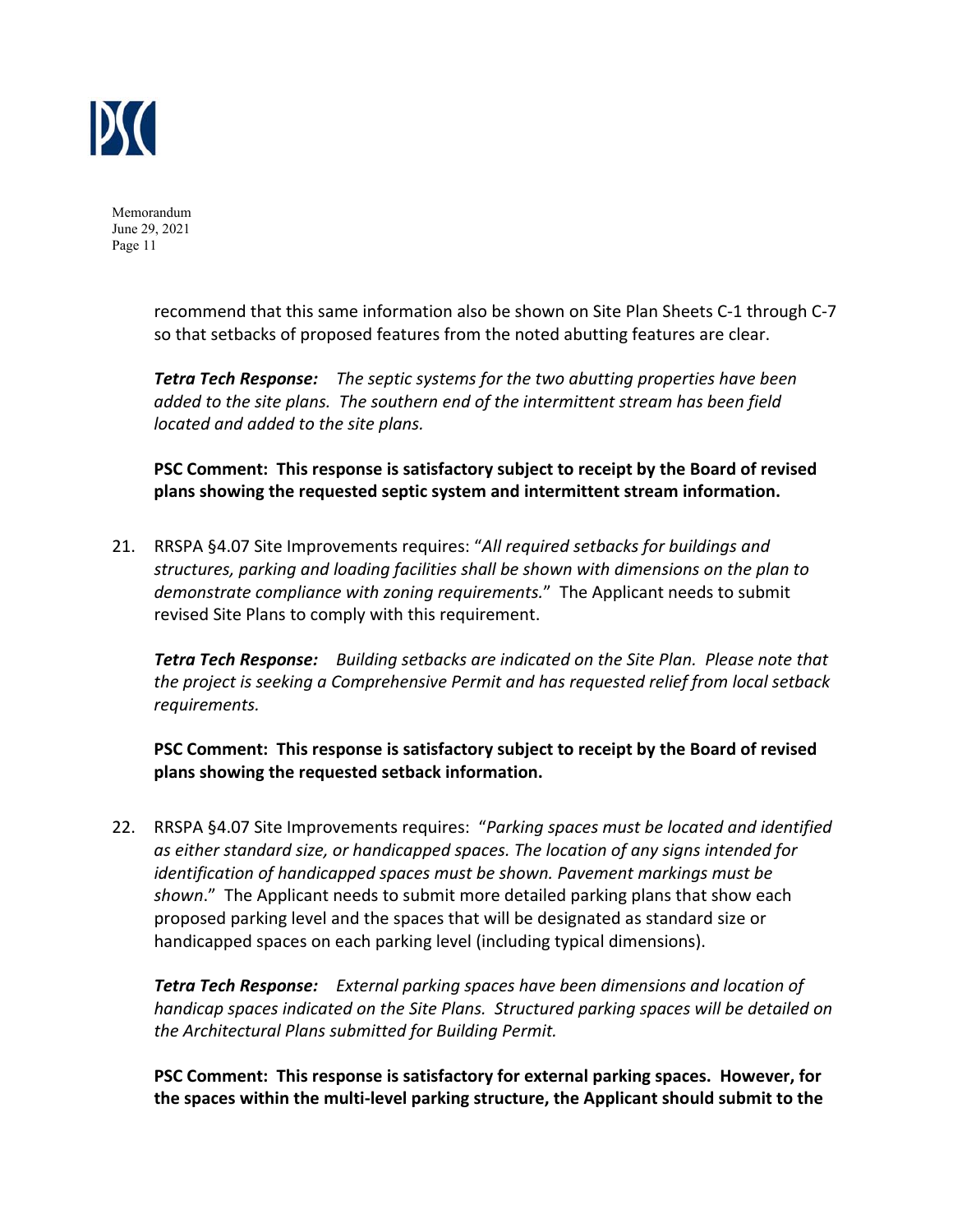

# **Board the revised Architectural Plans showing the requested parking space layouts and details as specified in RRSPA §4.07.**

23. RRSPA §4.07 Site Improvements requires: "Proposed parking structures must contain the above information as well as: dimensions of the structures; means of ingress and egress; internal traffic circulation; lighting and access to the principal structure." The Applicant needs to submit more detailed parking plans that show each proposed parking level including, for each level, the dimensions of the parking structure (including floor to ceiling height), means of ingress and egress to adjacent floors, internal traffic circulation, pedestrian areas, proposed lighting, and proposed access points to the residential structures.

*Tetra Tech Response: Parking Garage details will be provided on the Architectural Plans submitted for Building Permit.* 

**PSC Comment: This request still stands. The Applicant should submit to the Board the revised Architectural Plans showing all of the requested parking details as specified in RRSPA §4.07.**

24. RRSPA §4.07 Site Improvements requires: "*All driveway entrances shall be shown with dimensions; and sight distances at the driveway intersection shall be provided. The weight, turning radius length and height of the largest truck expected to use the site shall be noted. All the driveways and entrances must be designed to accommodate trucks as well as fire apparatus which must be able to maneuver freely. Service areas, truck loading areas and utility buildings shall be shown*." The Applicant needs to submit more detailed Site Plans to provide (a) sight distances at the access driveway intersections with South Avenue, (b) the weight, turning radius length and height of the largest truck expected to use the site, (c) a turning movement plan to demonstrate that the Weston Fire Department vehicles and their proposed firefighting apparatus (per consultation with the Fire Chief) can maneuver freely to, from and within the Site.

*Tetra Tech Response: (a) The Traffic Engineer will determine required site distances where the primary and emergency access drives intersect with South Avenue. (b) The largest vehicle expected on site would be a standard single unit moving truck. (c) Turning movements tailored to the Weston Fire Department's apparatus can be provided after consultation with the Fire Chief.*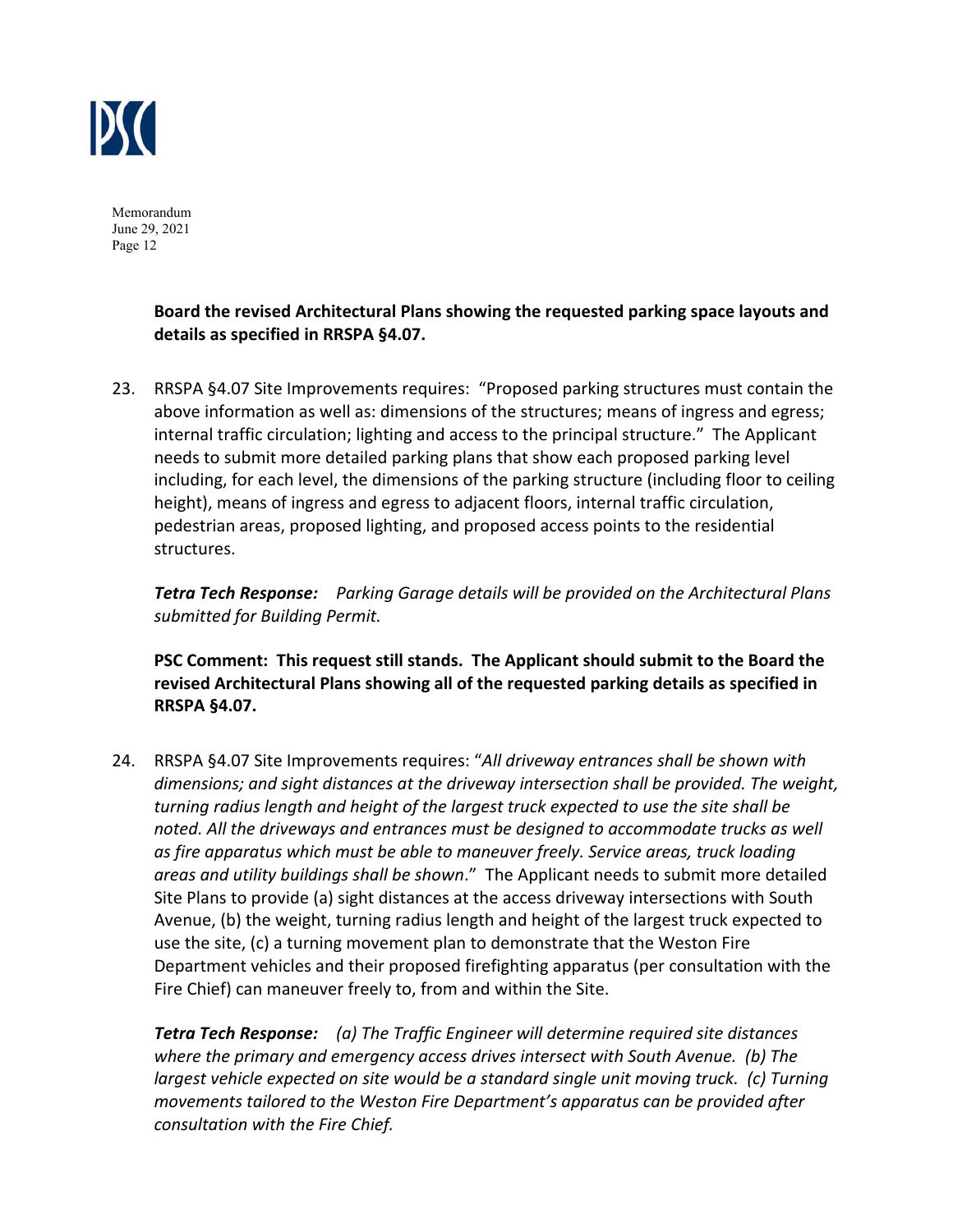

# **PSC Comment: This request still stands. The Applicant needs to submit revised Site Plans that demonstrate the information requested in Comment 24 (a), (b) and (c) above.**

25. RRSPA §4.07 Site Improvements requires: "*The plans shall show areas intended for outdoor storage (open) with dimensions and screening. Traffic flow patterns within the site and off site must be shown and curb cuts and intersections within 500 feet of the property line*." It appears that the Applicant has complied with these requirements, but, if there are no areas intended for outdoor storage (e.g., waste containers), then the Applicant should add a statement to that effect to the Site plans.

*Tetra Tech Response: There are no areas intended for outdoor storage. The Trash Room is noted on Sheet C‐5 and is located internal to the building.* 

# **PSC Comment: This response is satisfactory.**

26. RRSPA §4.08 Site Utilities requires: "*Location of any underground storage tanks for fuel or other chemical storage shall be shown including tank type, capacity, age and condition*." If any underground storage tanks are required for the residential buildings or for the wastewater treatment plan, then the Applicant should show such element(s) to the Site plans; and, if not, the Applicant should add a statement to that effect on the Site plans.

*Tetra Tech Response: There will be no underground storage tanks for fuels or other chemicals.* 

# **PSC Comment: This response is satisfactory.**

27. RRSPA §4.09 Waste Disposal requires: "*Location, type and screening details for all waste disposal containers shall be shown including type and composition of solid waste and any hazardous wastes with estimated amounts; and operational plans and facilities for solid waste disposal*." If applicable, the Applicant should show such element(s) on the Site plans; and, if not, then the Applicant should add a statement to the Site plans that describes the proposed solid waste management plan for the residential building and the wastewater treatment facility.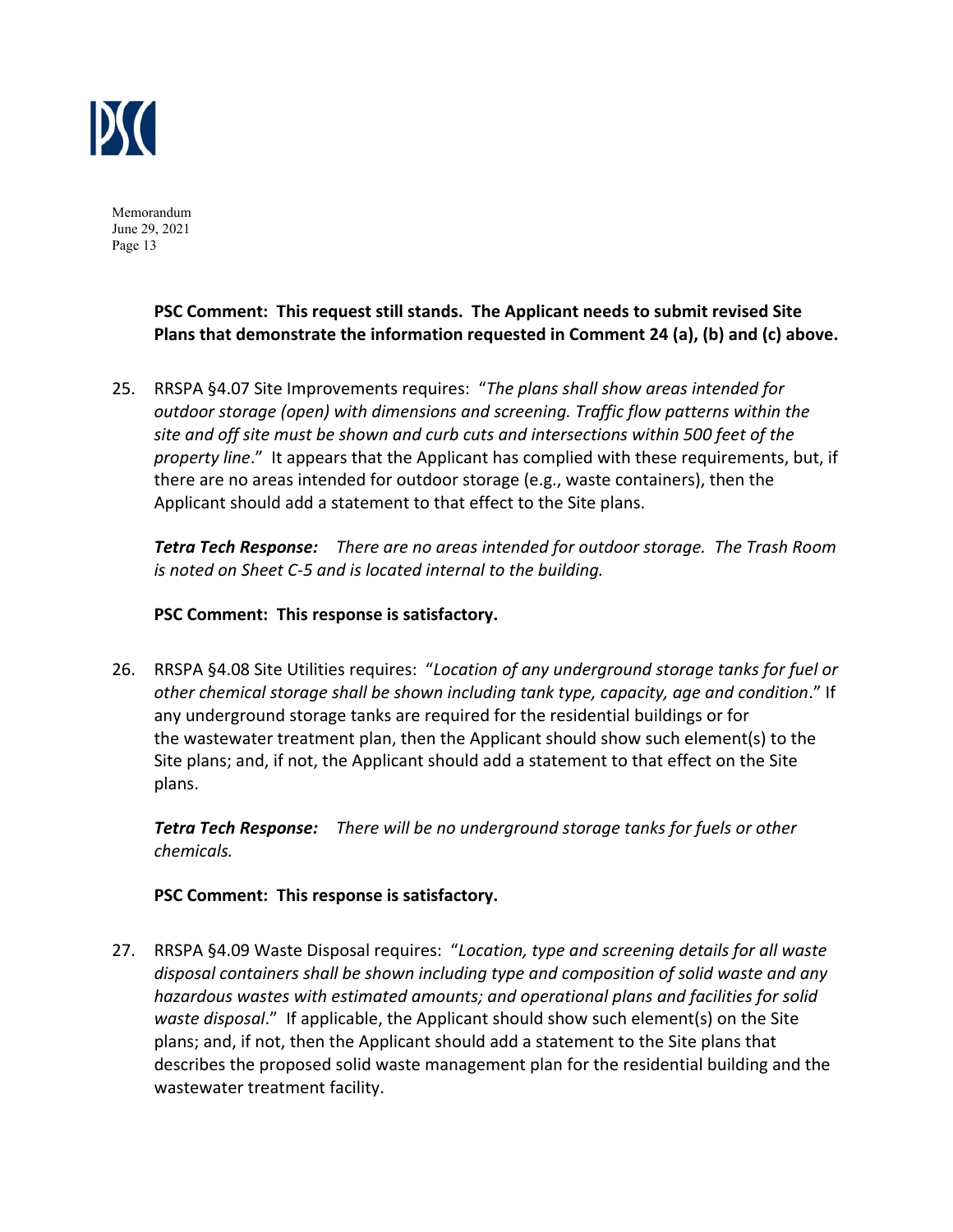

> *Tetra Tech Response: Sheet C‐5 identifies the residential trash room, which is internal to the building. Trash generated in the wastewater treatment building will be collected in garbage cans and carried to the trash room in the residential building for disposal.*

### **PSC Comment: This response is satisfactory.**

28. RRSPA §4.09 Waste Disposal requires: "*The location of the area which is capable of supporting on‐site sewage disposal from the proposed project shall be shown. Design, operating and maintenance details of the proposed disposal facility shall be explained*." The Applicant has clearly noted the areas of proposed wastewater treatment and of effluent disposal. However, the Applicant needs to submit design, operating and maintenance details for these facilities, as noted above.

*Tetra Tech Response: MADEP will be the review and approving authority for the Wastewater Treatment Facility.* 

**PSC Comment: It is understood that the MassDEP will be the primary review and approving authority for the Wastewater Treatment Facility, however pursuant to RRSPA §4.09, the Board is entitled to receive from the Applicant an explanation of the design, operating and maintenance details for the proposed wastewater treatment facility that will serve the Site.**

29. RRSPA §4.10 Earth Removal/Fill requires: "*Indicate areas where earth removal, blasting, or filling is proposed and the approximate volume in cubic yards, along with the rationale for proposed removal of vegetation, trees, soil and for any grade change*." The Applicant needs to submit a cut & fill plan to indicates areas of cut and fill along with the proposed volumes of earth (or rock) involved; and provide a narrative to describe their *rationale for proposed removal of vegetation, trees, soil and for any grade change.*

*Tetra Tech Response: The site has been graded to meet the various elevations of the residential building access and egress points, the building's service areas (move in lobby and trash room) and the vehicular access point for the parking garage while meeting existing elevations of South Avenue and the abutting properties and/or wetland areas. Where needed, retaining walls have been provided to meet grades and property boundaries and to reduce grading within the 25‐foot buffer zone to the wetlands. Because*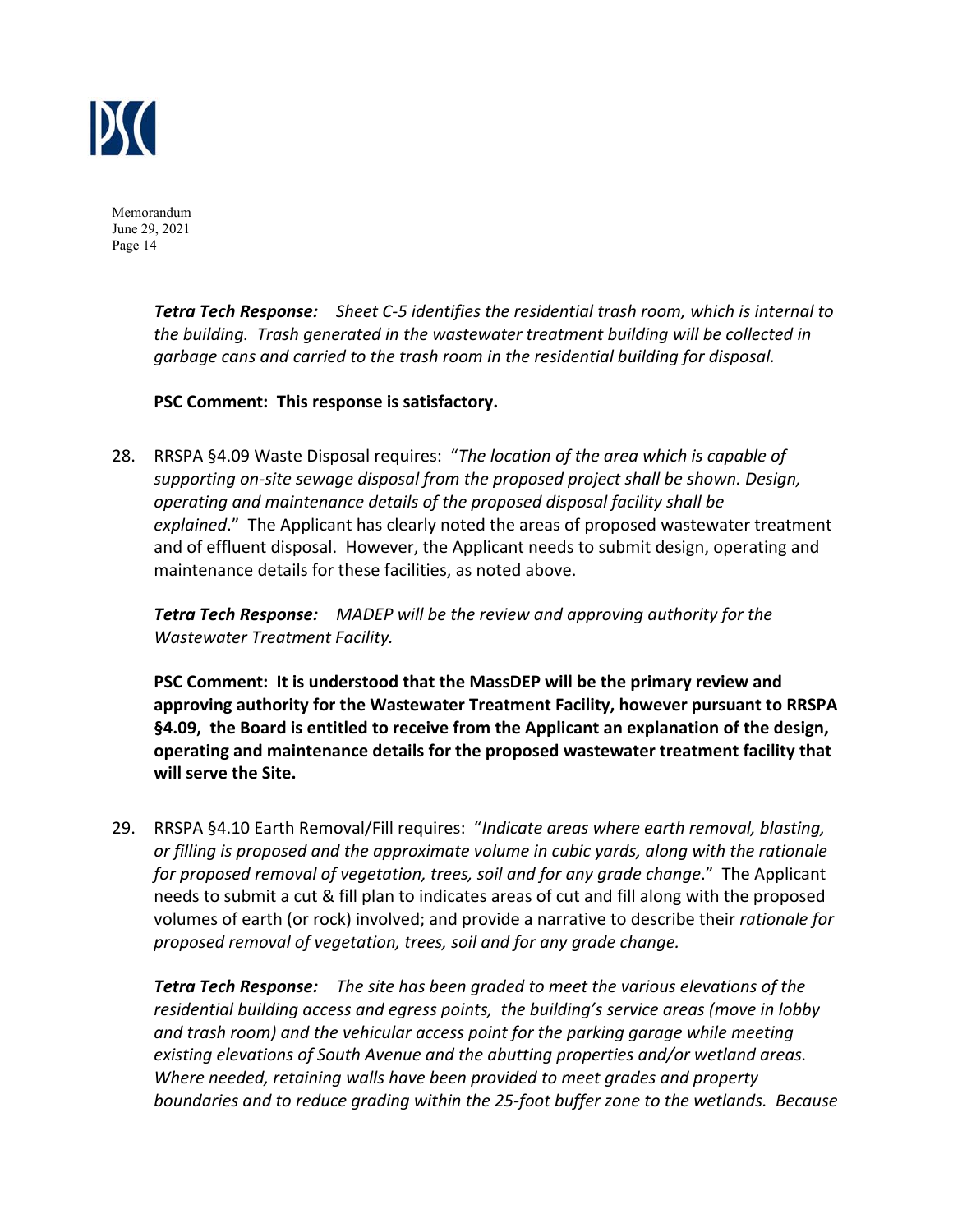

> *of these grade changes, existing vegetation within the limit of work will be removed. New landscaping plantings will be provided.*

> *The site grading will result in an export. Preliminary calculations indicate that the exports will be approximately 6,000 cubic yards. Blasting for rock removal is not currently anticipated.*

> **PSC Comment: This response is satisfactory with respect to describing the rationale for proposed removal of vegetation, trees, and soil for grade changes. However, the Applicant should provide a cut & fill plan as required by RRSPA §4.10 to illustrate for the Board's understanding the proposed areas of cut and fill.**

30. RRSPA §4.10 Earth Removal/Fill requires: "*Precise calculations for determining the total amount of earth removal or fill will only be required when the development will require earth materials to be obtained or removed off site. If the amount is over 30 cubic yards, a removal/fill schedule will be required which shows size of trucks, gross vehicle weight, estimated number of trips per day for each vehicle, travel routes to be taken, and hours of operation, and certification that fill is free of hazardous materials*." As a supplement to their response to Comment 29 above, the Applicant should indicate if they will need to remove to, or obtain earth materials from an off‐site location; and, if the amount of cut or fill will be over 30-cubic yards, provide their proposed schedule including all details as requested in RRSPA §4.10.

*Tetra Tech Response: As noted above, preliminary calculations indicate an export of approximately 6,000 cubic yards. The details requested above are specific to construction.* 

**PSC Comment: This request still stands. Because the estimated cut volume will be over 30‐cubic yards, the Applicant needs to submit their proposed earth removal trucking schedule including all details as requested in RRSPA §4.10.**

31. RRSPA §4.11 Light, Shadow, Sound, Odors requires: "*The proposed location, height, intensity and bulb type (e.g., fluorescent, sodium incandescent) of all external lighting fixtures shall be shown including the direction of illumination and methods to eliminate glare onto adjoining properties; and post development shadow on abutting properties. Calculations and descriptions of construction noise during and after construction shall be provided and a description and explanation of any potential odors during construction and thereafter*.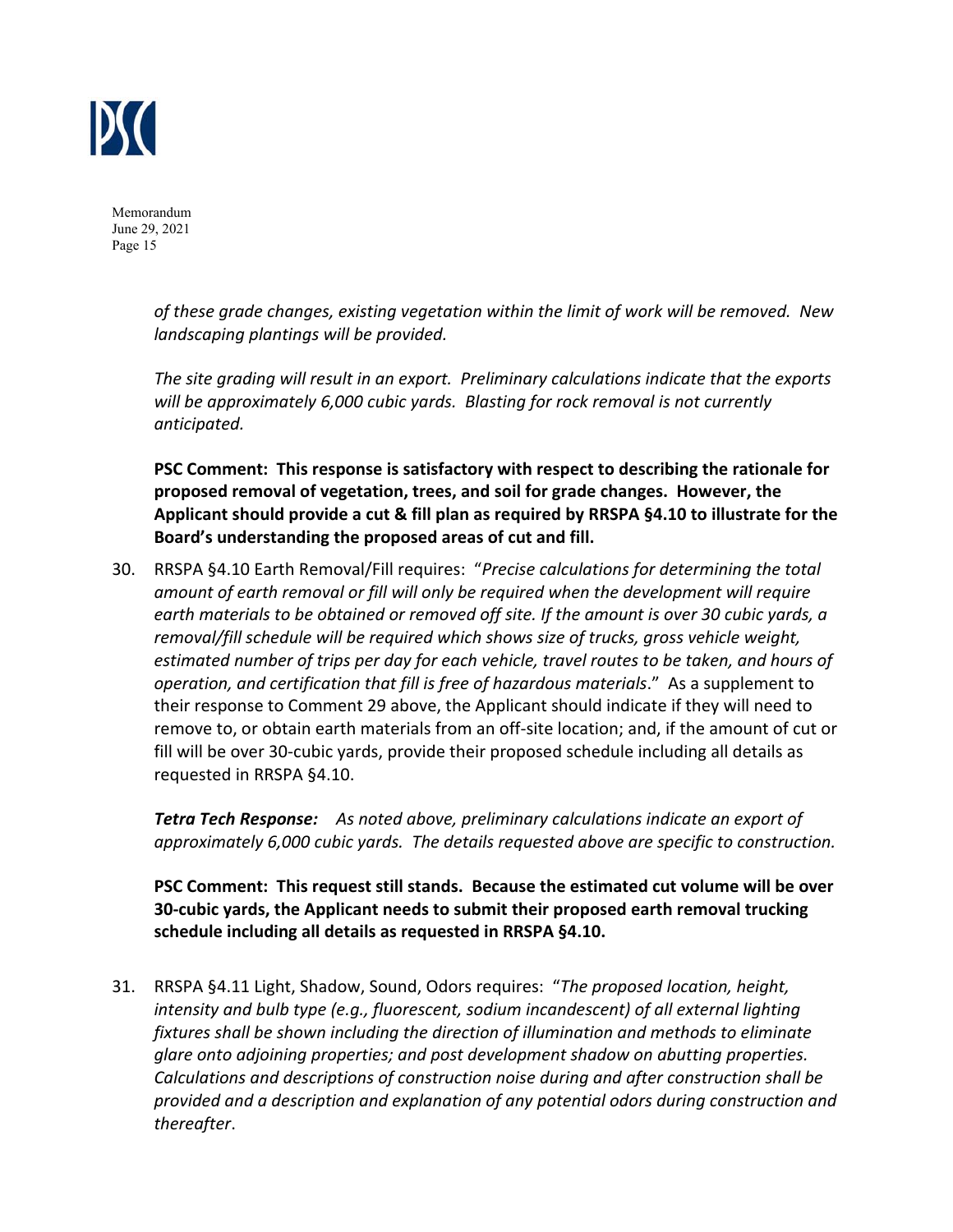

> a. The Applicant needs to provide a photometric plan to illustrate proposed exterior light locations (including building wall packs) and the proposed resultant light intensities at the Site and at abutting property lines.

*Tetra Tech Response: A photometric plan will be submitted as part of the Building Permit.* 

# **PSC Comment: This request still stands. The Applicant should submit to the Board a photometric plan and the other information as specified in RRSPA §4.11.**

b. The Applicant should provide a narrative to discuss any potential noise and odors that may be generated during construction, and after completion of the project (e.g., at the wastewater treatment plant, the residential building, and parking garage). Also see Comment 14 above.

*Tetra Tech Response: Anticipated noise during construction will come from construction equipment (excavators, loaders, lifts, etc.). No unusual odors are anticipated during the construction period. Construction activities will only occur during the hours allowed under the State Building Code without prior approval.* 

*Post construction, there are no unusual noises or odors expected from the residential building and parking garage. Noises from car alarms, building alarms or emergency vehicles may occur sporadically.* 

*The wastewater treatment plant will house the treatment equipment within the building to mitigate noise and odor.* 

#### **PSC Comment: This response is satisfactory.**

32. RRSPA §4.12 Signs: The Applicant needs to provide details on "*The location, height, size, material and design of all proposed signages ….including demonstration of compliance with Zoning By‐Law*.

*Tetra Tech Response: A stand‐alone sign permit application will be submitted for approval.*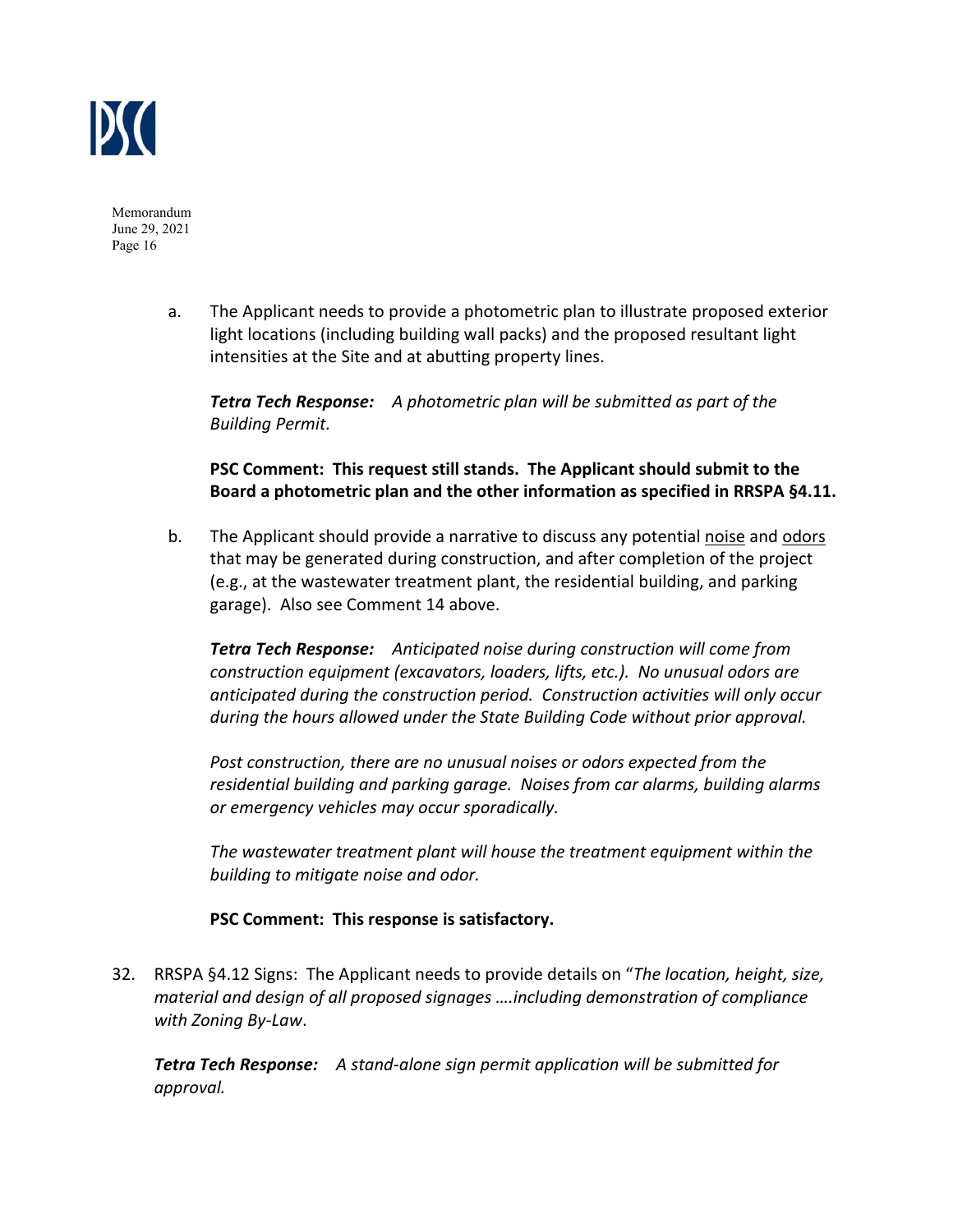

# **PSC Comment: This response is satisfactory subject to receipt by the Board of a sign permit application with details required by RRSPA §4.12 for the proposed sign(s).**

33. RRSPA §4.13 Design and Landscape: The Applicant needs to submit architect plans as follows: "*Elevation plans shall be provided at a scale of 1/8 inch= 1 foot for all exterior facades of the proposed structure and/or existing facades, plus additions(s), showing design features and indicating the type of material to be used*."

*Tetra Tech Response: Architecture Plans are being updated for a future submittal.* 

# **PSC Comment: This response is satisfactory subject to receipt by the Board of the revised Architecture Plans meeting the requirements of RRSPA §4.13.**

34. RRSPA §4.13 Design and Landscape requires: "*A landscaping plan shall be provided showing all existing natural features, trees proposed for removal over six inches caliper (measured twelve inches over the soil line), area of forest cover including description of type, height, and density, and all proposed changes to these features including size, and type of plant material*." The Applicant has provided stamped landscape architect plans "Planting Site Plan" as prepared by GWH Landscape Architects, dated June 21, 2019. However, the Applicant needs to submit supplemental plans that provide the detailed information required by RRSPA §4.13 Design and Landscape, as noted above.

*Tetra Tech Response: A more detailed Landscape Plan will be prepared and presented to the Board at a future date.* 

# **PSC Comment: This response is satisfactory subject to receipt by the Board of revised Landscape Plans meeting the requirements of RRSPA §4.13.**

35. RRSPA §4.14 Traffic Study: A traffic study is required encompassing all roads and intersections within 500 ft. of the site as well as all roads and intersections impacted by site generated traffic. The Planning Board (in this instance the Zoning Board of Appeals acting in lieu of the Planning Board) is authorized to define requirements for the traffic study. The Town has engaged MDM Transportation Consultants to conduct a peer review of the Traffic Impact and Access Study (TIAS) prepared by Vanasse & Associates, Inc. (July 2019). In order to avoid duplication, we will not perform a detailed analysis of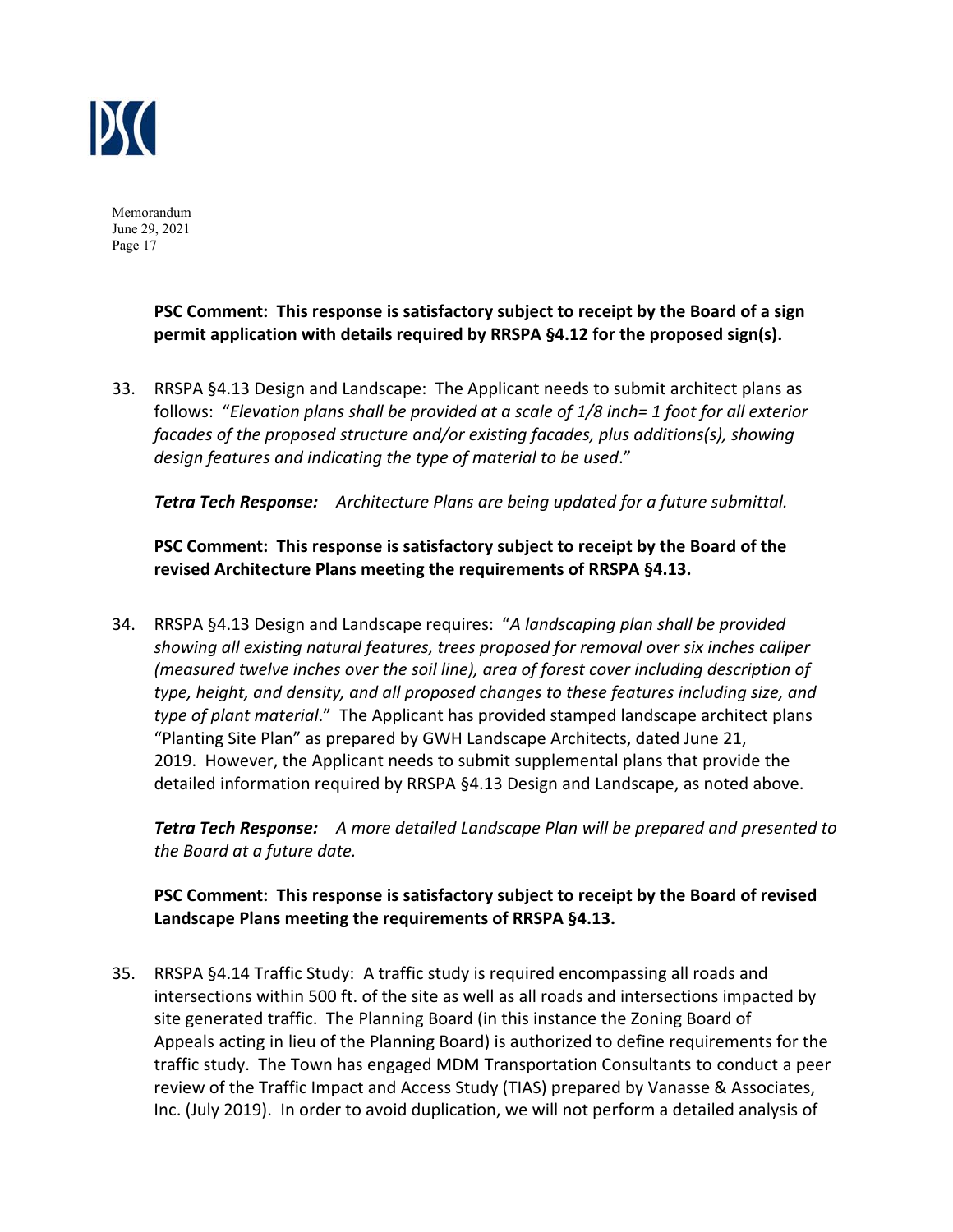

> the submitted TIAS. However, it should be noted that the submitted TIAS does not comply with the requirement of Section 4.14 to identify and evaluate construction phase traffic impacts. The TIAS should address construction equipment and heavy truck trips, particularly those generated by earthwork, foundation, and building structure tasks. The TIAS should also identify total construction phase trips based upon the overall project schedule. See 30 above. The TIAS should identify truck routes and traffic management measures coordinated with Police Department requirements. A draft Construction Management Plan should be provided to minimize overall construction trips particularly single occupant vehicle trips.

*Tetra Tech Response: A preliminary Construction Management Plan will be prepared.* 

**PSC Comment: This response is satisfactory subject to receipt by the Board of a Construction Management Plan, and receipt of a revised TIAS that fully complies with the requirements of RRSPA §4.14 including the construction phase traffic impacts noted in our Comment 35.**

36. RRSPA §4.15 Impact and Mitigation requires: "*Analysis shall be provided of impacts during construction including days and hours of operation; provisions for employee and equipment parking; traffic, noise, dust vibration; impacts on wildlife habitats; demand for and effects on character of the community. Any proposed mitigation of negative impacts shall be provided and shall be consistent with the Standards and Criteria set forth in Section XI, Subsection H. of the Weston Zoning By‐Law*." The Applicant needs to provide this required analysis including a proposed construction schedule. Also see Comment 30 above.

*Tetra Tech Response: A preliminary Construction Management Plan will be prepared and will address mitigation of negative impacts. A preliminary construction schedule will be included.* 

**PSC Comment: This response is satisfactory subject to receipt by the Board of a Construction Management Plan that includes an analysis of impacts and proposed mitigation as specified in RRSPA §4.15.**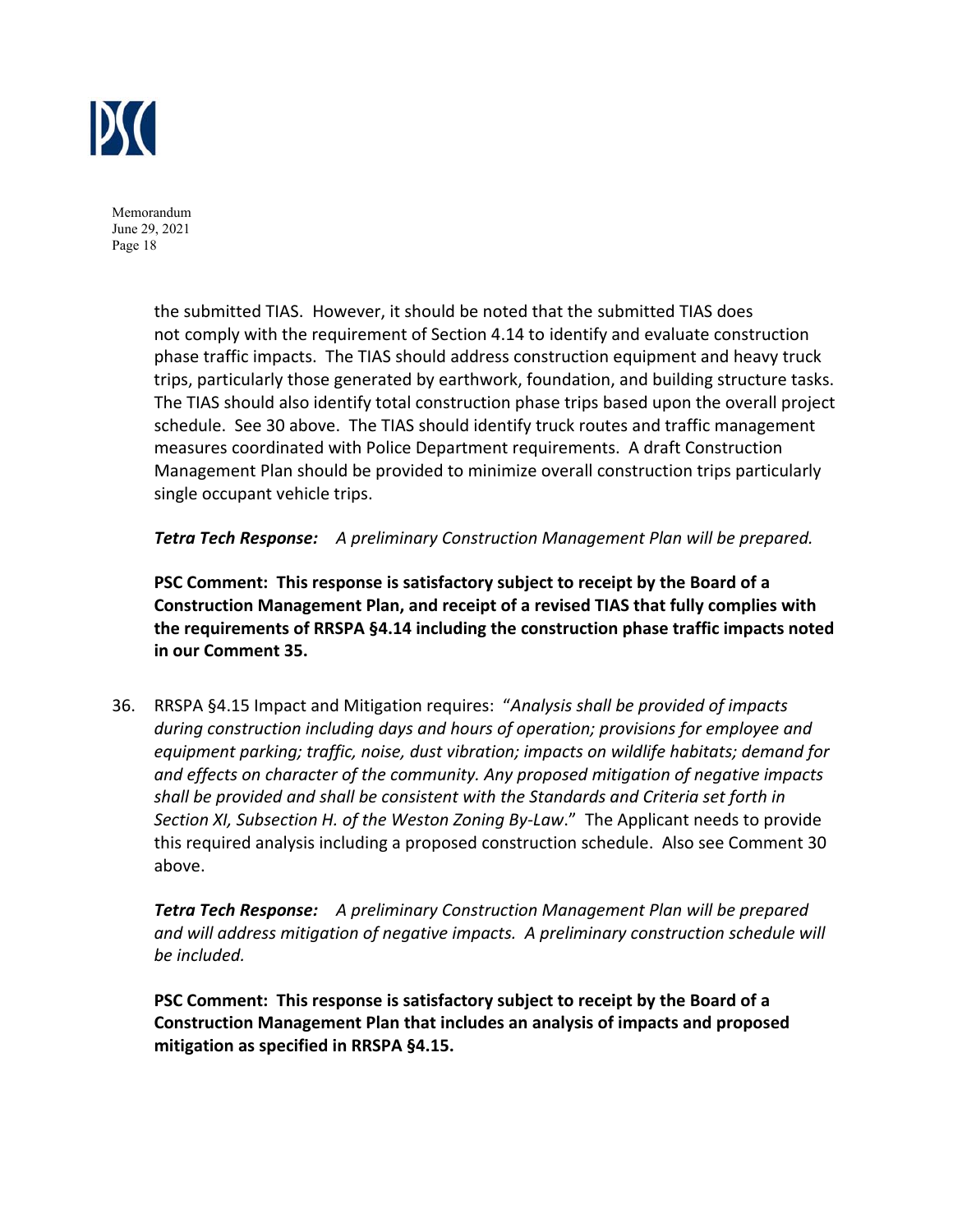

# **PBRR Article IV – Design Standards**

PBRR §4.03 Radii requires: "*Street right‐of‐way side lines at intersections shall be cut back so as to provide for curved radii of not less, than 35 feet and pavement lines at intersections shall be cut back so as to provide curb radii of not less than 48 feet. The minimum centerline radii of streets shall be 250 feet*."

37. The Applicant should address plan compliance with these standards.

*Tetra Tech Response: No new public or private ways are proposed. Therefor this section is not applicable.* 

**PSC Comment: This response is satisfactory subject to ZBA acceptance.**

PBRR §4.04 Grades requires: "*Grades of streets shall be not less than 1.00% nor, shall grades be greater than 6%. All streets shall be graded so as to provide not less than 250 feet of clear sight distance at 4 1/2 feet above pavement. At an intersection, no grade shall exceed 3% within a distance of 225 feet of the centerline intersections of the two roads. The minimum vertical curve shall be 200 feet*." The access road for the Site basically complies with these requirements, however the Applicant needs to address the following:

38. The Applicant should address compliance with this standard for areas where the site access drive exceeds 6% slope: There are two areas where the drive slope is 10%: 40-feet of length located off the northeast corner of the building, and 100-feet of length located off the southwest corner of the buildings.

*Tetra Tech Response: No new public or private ways are proposed, only site access drive. Therefor these standards are not applicable.* 

**PSC Comment: This response is satisfactory subject to ZBA acceptance.**

39. The Applicant should provide a surveyor's measurement of site distance where the two driveways will provide access to South Avenue. Also see Comment 24 above.

*Tetra Tech Response: As noted above, sight distances are being determined by the Traffic Engineer.*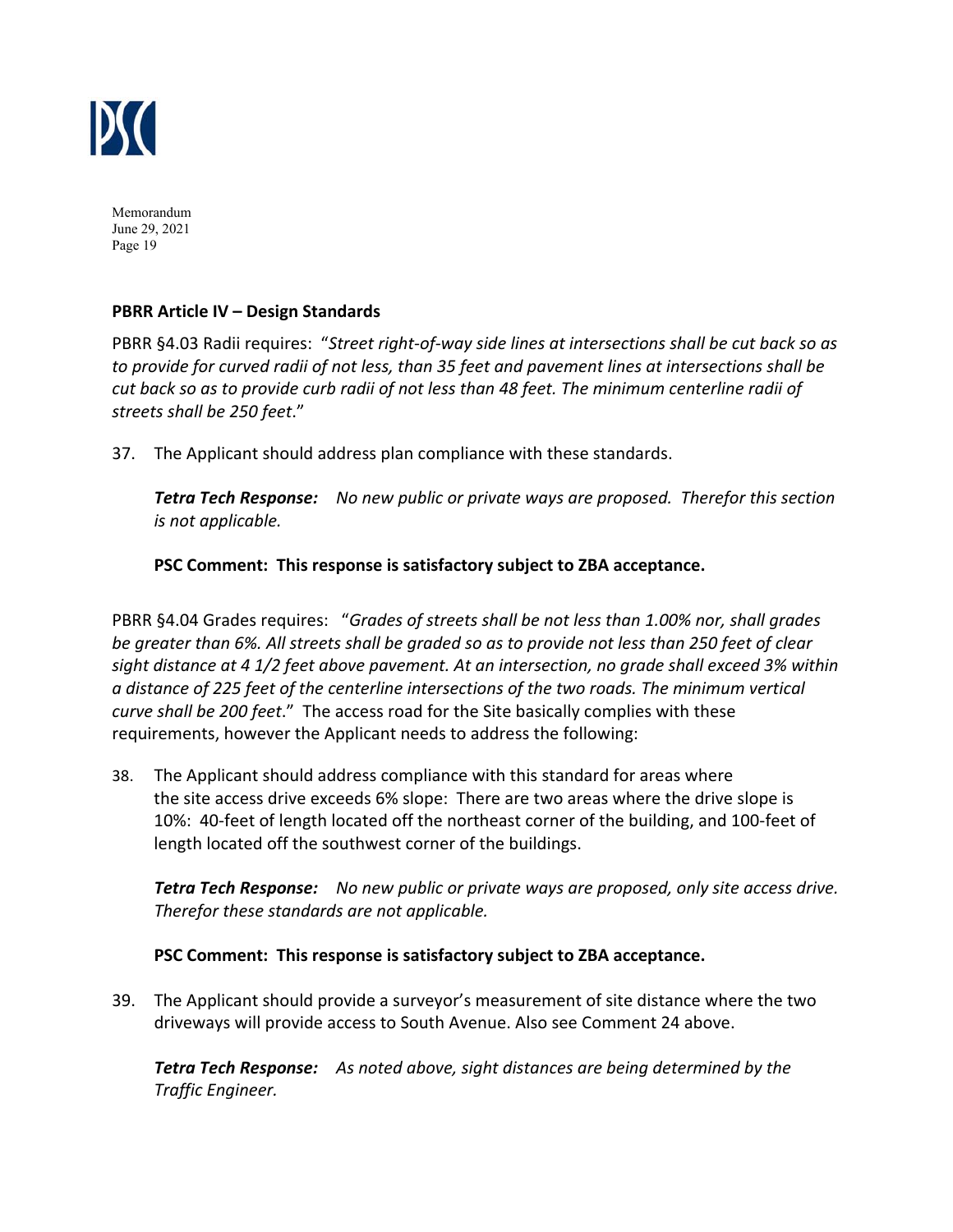

> **PSC Comment: This response is satisfactory subject to receipt by the Board of a revised traffic engineer's report that includes surveyor's measurement of site distance where the two driveways will provide access to South Avenue.**

PBRR §4.17 Shade Trees requires the following: "*Shade trees, not less than 12 feet in height and of a species approved by the Planning Board shall be planted on each side of every street in the subdivision wherever, in the opinion of the Planning Board, existing woodlands or suitable individual trees are not adequate. Trees shall be located outside the exterior street lines, and at such distance therefrom, and at such spacing, as the Planning Board shall specify, in accordance with the most recent general practice of the Town relating to planting trees on private property along public ways*."

40. Although not a public way, in regard to the access driveway to the site, the Applicant should present information to the Town on how proposed plantings along the access drive (per the project landscaping plans) will comply, or might be modified to comply with requirements of this PBRR section.

*Tetra Tech Response: The Landscaping Plan will be presented to the Board at a future date.* 

**PSC Comment: This response is satisfactory subject to Board review and acceptance of revised Landscape Plans.**

41. PBRR §4.18 Fire Alarm requires "*A fire alarm system shall be installed underground in accordance with the specifications and requirements of the Weston Fire Department as promulgated and amended from time to time*." The Applicant should obtain a letter from the Weston Fire Department in support of their proposed fire alarm system for the Site.

*Tetra Tech Response: Fire alarm systems will comply with the Weston Fire Department requirements. Details will be provided as part of the Building Permit process.* 

**PSC Comment: This response is satisfactory.**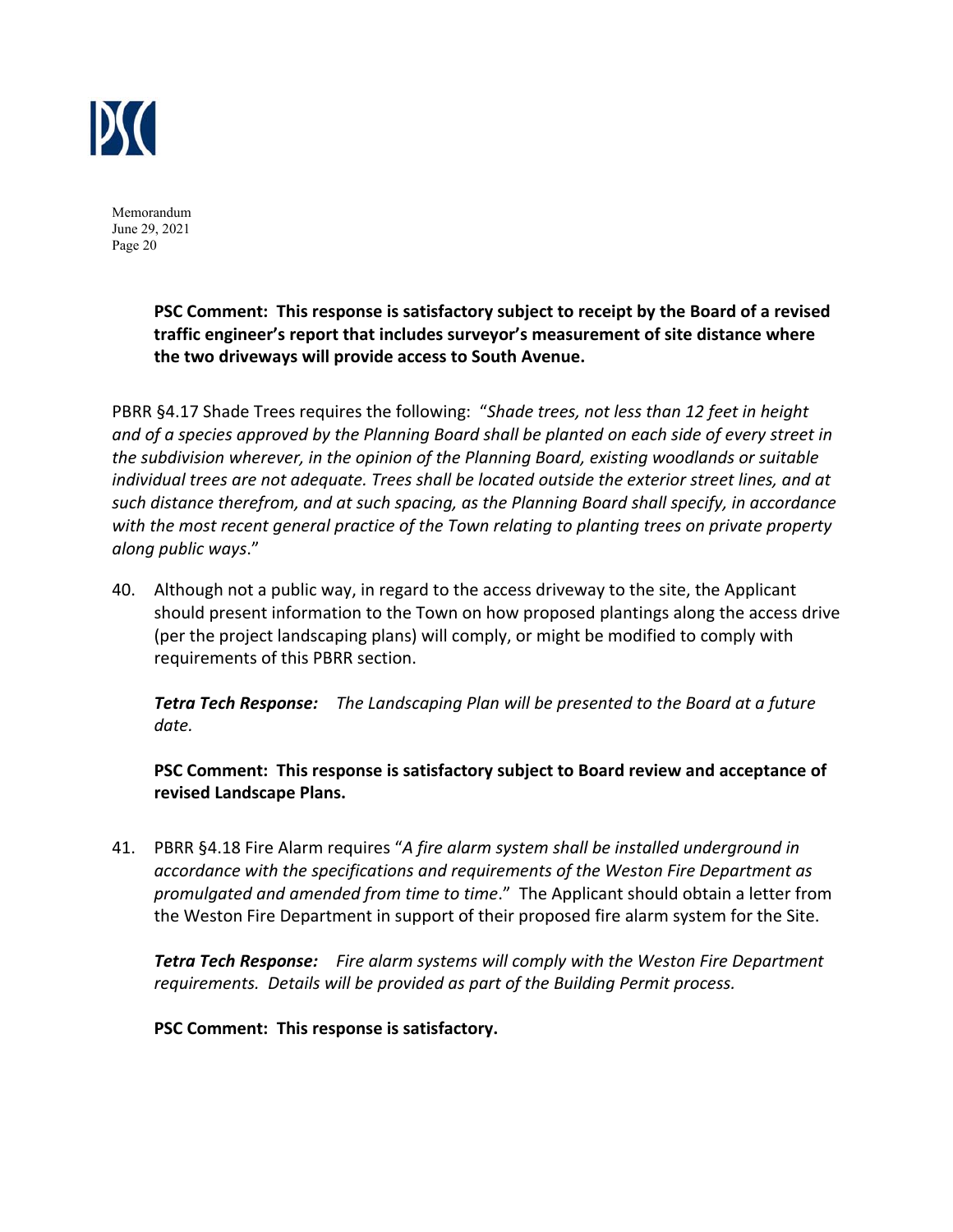

### **PBRR Article V – Construction Standards**

42. PBRR §5.08 Paving of Sidewalks requires the following: "*Sidewalks shall be brought to subgrade by the necessary excavation and filling and shall receive a coat of selected gravel at least 8 inches in thickness, free of all stone over 1 inch in diameter and free from loam, clay, and other foreign matter. Thereafter, each sidewalk shall receive a two‐course bituminous paving at least 2 1/2 inches in total thickness after compaction*." The Applicant should confirm with the Town's DPW that the sidewalk detail shown on Details Sheet C‐13 will satisfy their requirement and the requirements of PBRR §5.08 Paving of Sidewalks. The Applicant's Site plans call for a 5‐foot wide concrete sidewalk within the Site, and also along the south side of South Avenue heading east from a point about 100‐ feet west of the Project entrance until reaching Wellesley Street. In addition, the Applicant needs to correct the detail shown on Sheet C‐13 to call for a 5‐foot sidewalk (not 4‐foot as detailed).

*Tetra Tech Response: The sidewalk in the public way can be constructed as asphalt or concrete, subject to the Town's preference. The width noted on the detail will be adjusted accordingly.* 

**PSC Comment: This response is satisfactory subject to receipt by the Board of revised plans with the corrected detail.**

43. PBRR §5.13 Cleaning Up requires the following: "*Upon completion of the work, the Subdivider shall clean up any debris thereon caused by street construction, installation of utilities, and other operations of the subdivider. All areas within a right of way or foot path destroyed, damaged, or altered in construction operations shall be restored to vegetation or other finish satisfactory to the Board. Any areas which are used for the disposition of excess fill, stumps, rock, and similar materials which may have accumulated during the prosecution of the work shall, as soon as practicable (and no later than the time of completion of the work), be excavated and then recovered, graded, and landscaped by the Subdivider. The Subdivider shall leave the subdivision area in a neat and orderly condition*." The Applicant should add a note to the Site plans that will require the Project construction to comply with the intent of PBRR §5.13 Cleaning Up.

*Tetra Tech Response: Although there is no new public or private way proposed, the project site will be thoroughly cleaned of debris at the completion of construction.*